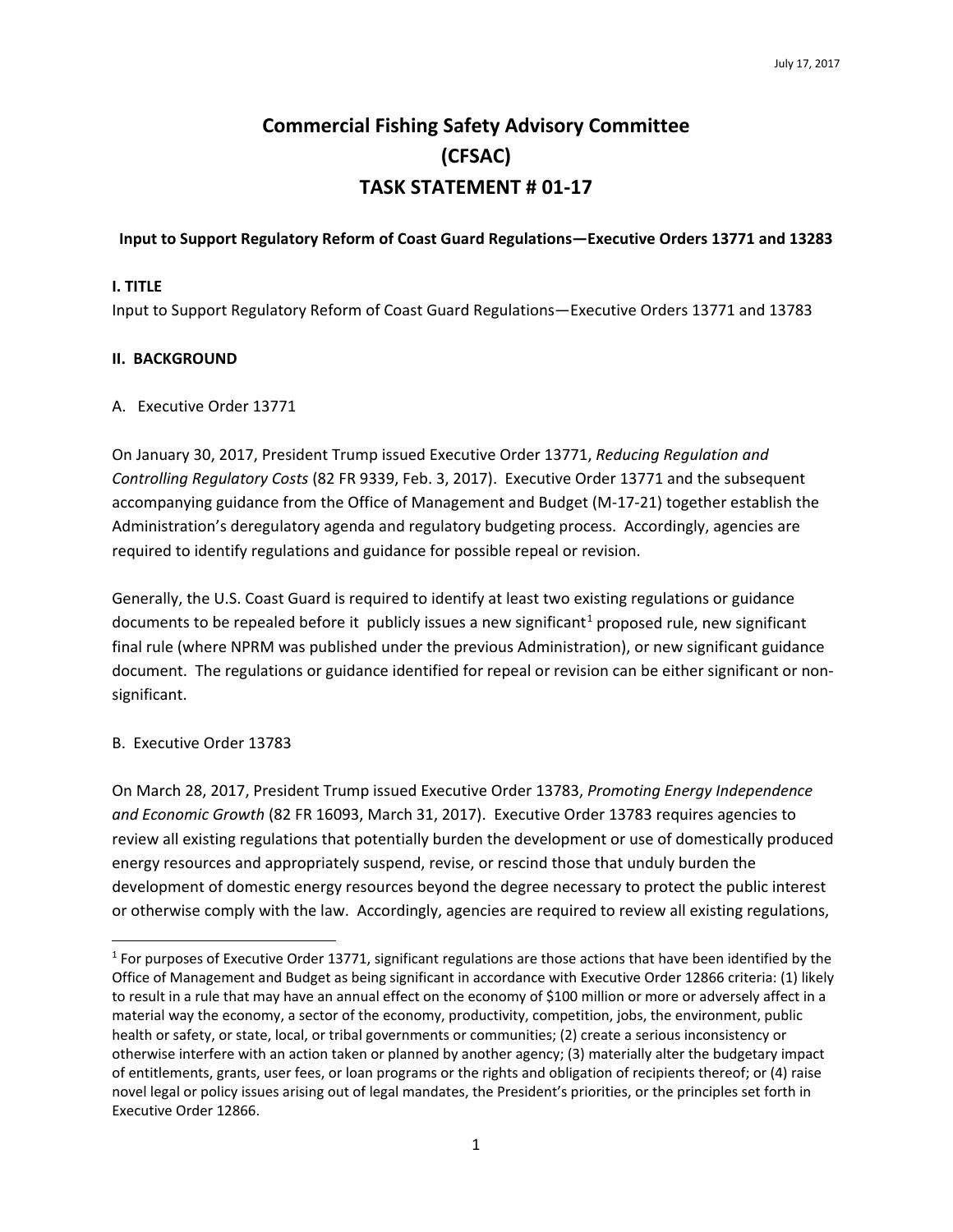orders, guidance documents, policies, and any other similar agency actions that potentially burden the development or use of domestically produced energy resources, with particular attention to oil, natural gas, coal, and nuclear energy resources. Such review shall not include agency actions that are mandated by law, necessary for the public interest, and consistent with the policy set forth in Executive Order 13783.

#### **III. PROBLEM STATEMENT**

The U.S. Coast Guard seeks the input of industry, via CFSAC regarding the review and identification of U.S. Coast Guard regulations and guidance documents within the scope of the committee's purview in accordance with Executive Orders 13771 and 13783.

### **IV. TASK**

Provide input to the U.S. Coast Guard on all existing regulations, guidance, and information collections that fall within the scope of the Committee's charter.

- 1. One or more subcommittees/working groups, as needed, will be established to work on this tasking in accordance with the Committee charter and bylaws. The subcommittee(s) shall terminate upon the approval and submission of a final recommendation to the U.S. Coast Guard from the parent Committee.
- 2. Review regulations, guidance, and information collections and provide recommendations whether an existing rule, guidance, or information collection should be repealed, replaced or modified. If the Committee recommends modification, please provide specific recommendations for how the regulation, guidance, or information collection should be modified. Recommendations should include an explanation on how and to what extent repeal, replacement or modification will reduce costs or burdens to industry and the extent to which risks to health or safety would likely increase.
	- a. Identify regulations, guidance, or information collections that potentially impose the following types of burden on the industry:
		- i. Regulations, guidance, or information collections imposing administrative burdens on the industry.
		- ii. Regulations, guidance, or information collections imposing burdens in the development or use of domestically produced energy resources. ''Burden,'' for the purposes of compliance with Executive Order 13783, means "to unnecessarily obstruct, delay, curtail, or otherwise impose significant costs on the siting, permitting, production, utilization, transmission, or delivery of energy resources."
	- b. Identify regulations, guidance, or information collections that potentially impose the following types of costs on the industry: